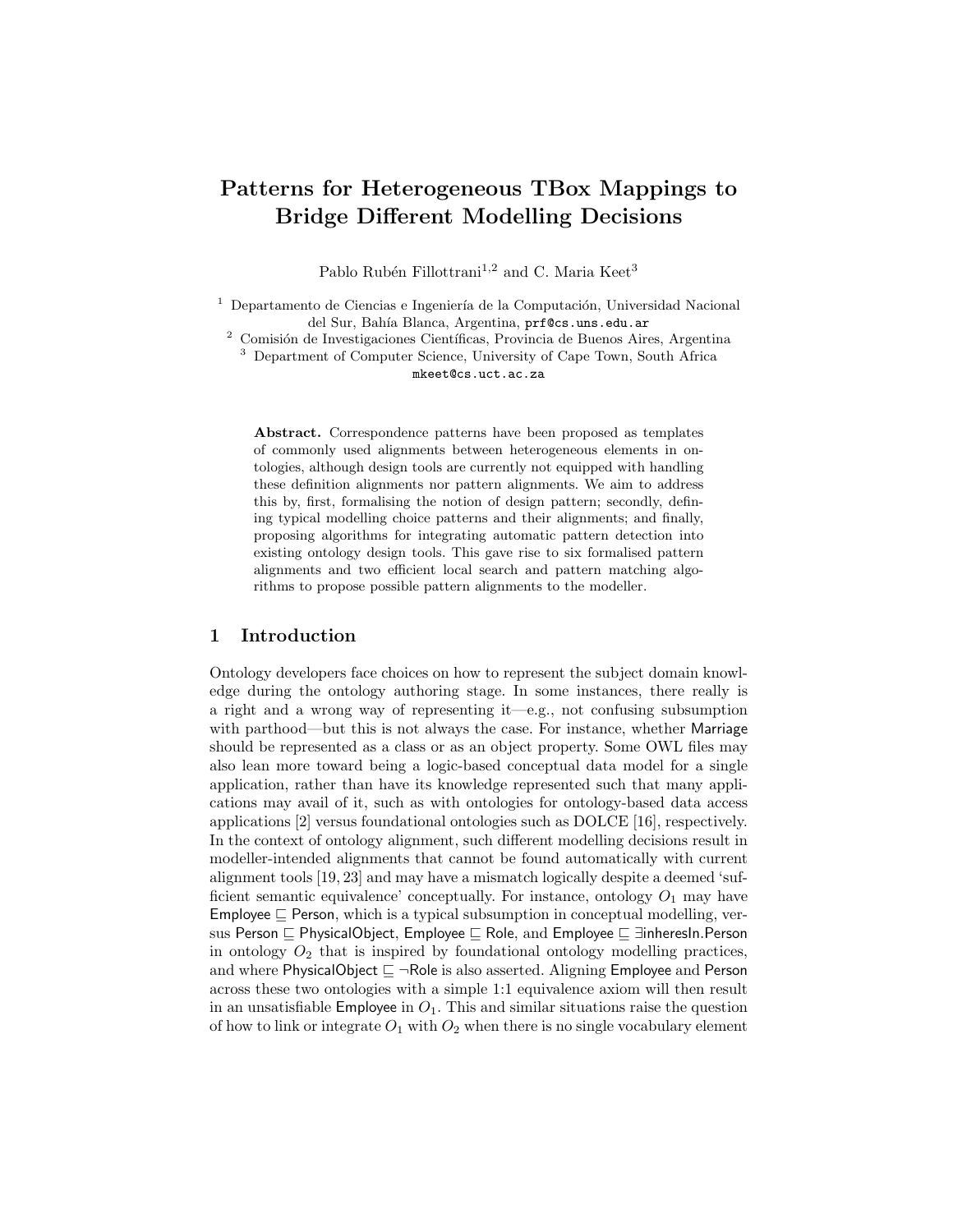to match with in both ontologies, or when intuitively the knowledge represented is deemed sufficiently the same with respect to the subject domain knowledge, but an alignment will result in an inconsistency nevertheless.

This question can be recast as one of somehow having to manage and resolve heterogeneous modelling *patterns*, rather than the customary pairwise alignments of single elements [3, 19]. This requires the capability to align patterns as a whole, and thus also involve different types of elements that will have to be bridged, such as a class and an object property, which has been noted widely as an open issue in ontology matching [19]. Ontology Design Patterns (ODPs) have a type of pattern called correspondence pattern, with a few correspondences proposed in [20–22] and several submissions are included in the ODP catalogue<sup>1</sup>. They are mostly definition alignments, however, i.e., with a class on the lefthand side of the equivalence and a pattern (the definition of the class) on the right-hand side (automated only recently [7]), rather than patterns on both sides. Ghidini et al [8] focus on logic and reasoning complexity and cover only a small subset of possible correspondences with single heterogeneous elements. In short, heterogeneous alignments between modelling patterns is a manual, individual, process at present.

We aim to address this mapping impasse by identifying common modelling patterns, their rationale, and providing a formalisation of the corresponding ODPs, inclusive of a formalisation of an ontology pattern itself. This resulted in six complex alignments between modelling patterns. Secondly, we show that automated finding of the patterns and checking correctness of a possible patternbased alignment is indeed possible. Algorithmically, finding such patterns can be reduced to localised pattern matching in the ontology. We present two such algorithms for one of the pattern alignments to demonstrate that feasibility; the algorithms for the other patterns follow the same design. They are being implemented in the ICOM tool [4] that already caters for inter-ontology assertions between single elements in different OWL ontologies and reason over them.

The remainder of this paper is structured as follows. Section 2 describes related work. Sections 3 and 4 present the main theoretical contribution of the paper with the formal representation of a design pattern and the pattern alignments. Section 5 describes the optimised algorithms, which is followed by a discussion (Section 6) and conclusions (Section 7).

# 2 Related works

The work most closely related to ours is that of [20–22], who present mostly definition alignments as correspondence patterns within the context of ontology design patterns. That is, there is one named concept in ontology  $O_1$  that matches with an axiom in  $O_2$ , such as PinotageWine in a simple wine ontology  $O_1$  being aligned to Wine  $\Box$  ∃grapeVariety.Pinotage from a more detailed wyn ontologie  $O_2$ . Based on the alignment naming, Scharffe et al.'s (no longer available)

<sup>1</sup> http://www.ontologydesignpatterns.org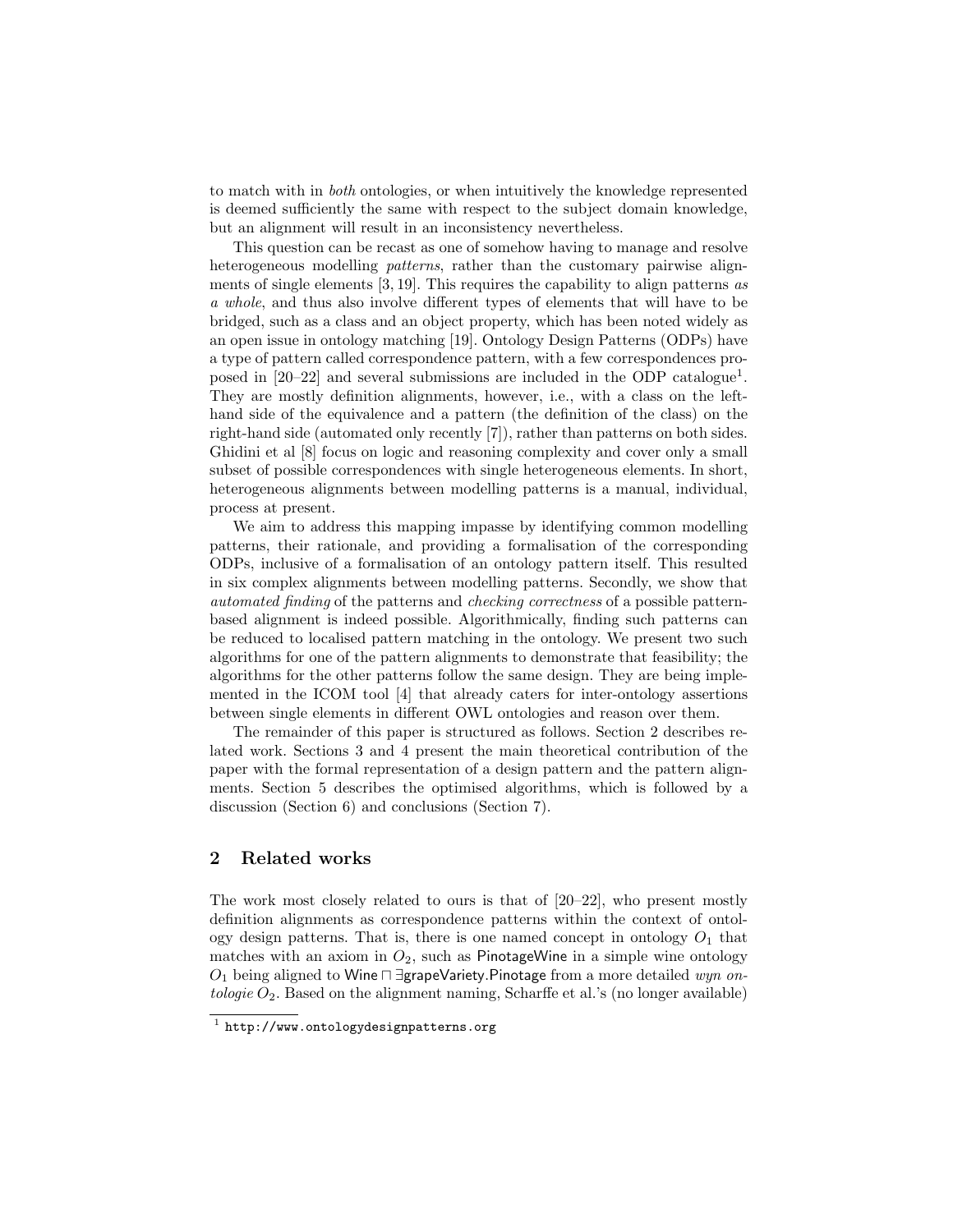library [22] also includes a few homogeneous mappings that involve more than one element, such as a range restriction. Somewhat related to this are entity transformations within the same ontology [25], which covers single-entity swaps and one pattern similar to one in [21]. Such correspondences were, at the time, a substantial extension to the 1:1 mappings common in ontology matching [3, 19] and independent of later automated alignment efforts [19]. Definition alignments and automatic finding thereof now has a logic-based tool to assist with this [7].

Other recent efforts in automated ontology matching has commenced considering aligning domain ontologies to a foundational ontology [23], which brings afore a separate set of issues. One is that such matching involves mostly subsumption rather than equivalence [23]. The domain ontology $\leftrightarrow$ foundational ontology alignment issues regarding modelling choices, such as a process as a class (e.g., Running) or an object property  $(Op)$  (e.g., runs) and those mentioned in the introduction of this paper, were not addressed. Logic-based approaches for heterogenous alignments were investigated in [8] that focussed on the class $\leftrightarrow$ Op mappings (DL concept, role), such as the marriage example mentioned in the introduction, and  $Op \leftrightarrow Dp$  (DL role, attribute) mappings, using bridge rules. These two patterns are a subset of the range needed for heterogeneous alignments and the logic is a subset of OWL  $(\mathcal{ALCQI}_b)$ . The Distributed Ontology Language [17] takes another approach by defining a framework by which to link and extend logical theories. This is useful for the case where the ontologies are represented in different logics, but it does not consider patterns yet.

Conceptual model alignment patterns have been proposed by [5, 14], which resemble some of the cases in ontologies, such as their class $\leftrightarrow$ relationship and the relationship↔attribute, and ORM Value Type↔UML Attribute. They used a rule-based approach to inter-model links in general and more applied with ATL in particular, which is popular in model-driven engineering but not immediately usable for ontologies, and they avail of a particular unifying metamodel to mediate between the conceptual models, which is different for OWL.

In sum, while some reusable ideas have been proposed, logic-based linking of heterogeneous patterns between ontologies it yet to be solved.

### 3 Formal representation of patterns and alignments

We need a way to formally describe a pattern before being able to declare links between patterns. Such precision is useful for determining a logical or a 'subject domain semantics' equivalence or subsumption or another motivation for aligning the patterns. To the best of our knowledge, there is no formal definition of an ODP yet, therefore we introduce this first before the actual alignment patterns. Note that the focus is on the ontology and logic aspects; for a specification of ODP documentation and metadata, the reader is referred to [12].

Definition 1 (Language of pattern instantiation). OWL Ontology O with language specification adhering to the W3C standard [18], which has classes  $C \in$  $V_C$ , object properties  $OP \in V_{OP}$ , data properties  $D \in V_D$ , data types  $DT \in V_{DT}$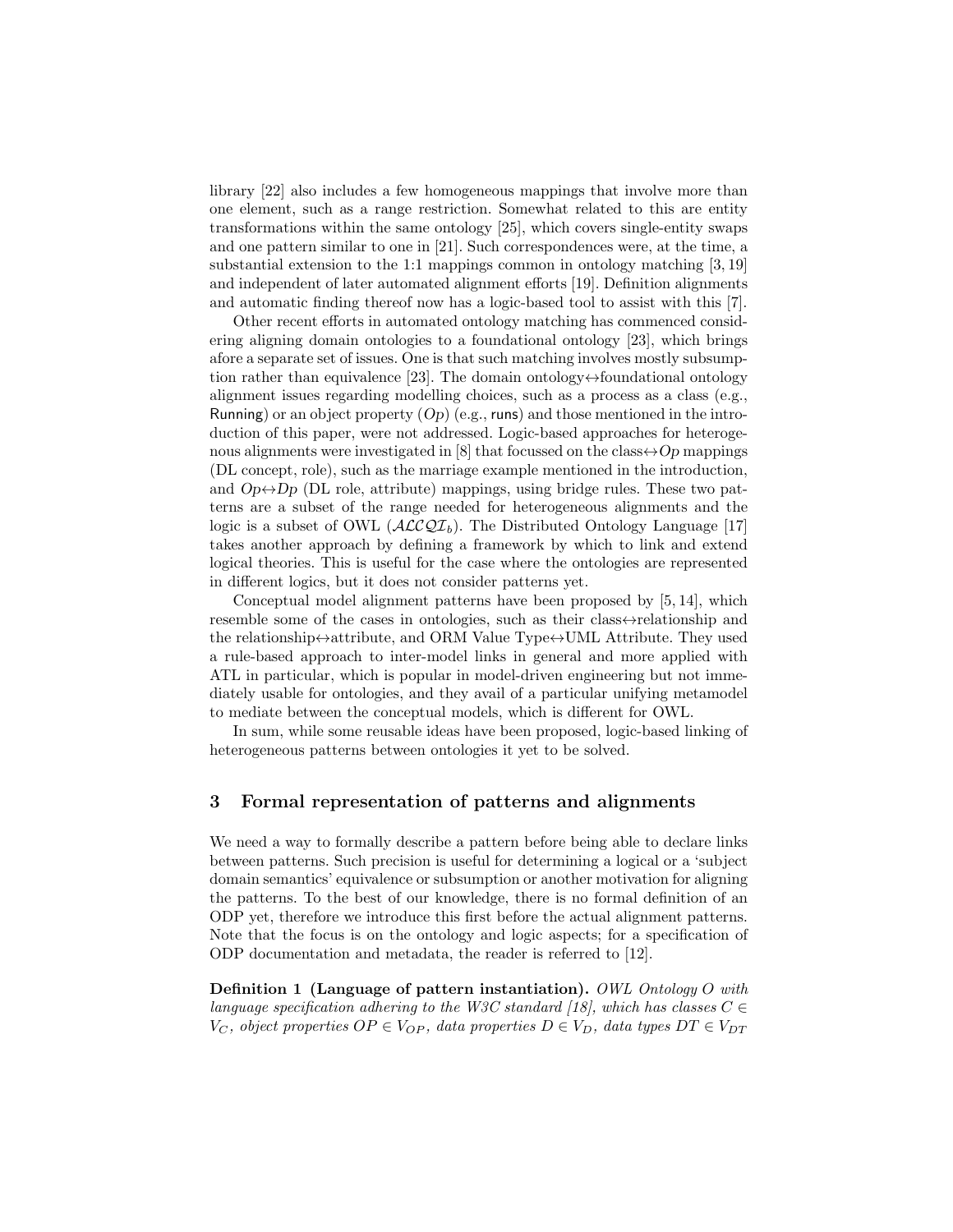of the permitted XML schema types, axiom components ('language features')  $X \in V_X$ , and such that  $Ax \in V_{Ax}$  are the axioms.

Of course, this could be another ontology language, but it is easier for the current presentation to cast it in the context of OWL. The 'axiom components' in Definition 1 include features such as functionality on an object property " $\leq 1$ ", transitivity, 'at least one' "∃", and cardinality that can be used according to the syntax of the language.

The pattern itself is a meta-level specification, alike UML's stereotyping. In addition, because some patterns will refer to categories from a foundational ontology, yet which are also included in the ontology, we acknowledge their status here with respect to the context of a pattern.

**Definition 2** (Language for patterns: Vocabulary  $V$ ). The meta-level (second order) elements (or stereotypes) for patterns are:

- class  $C \in V_C$  as  $\mathcal C$  in the pattern;
- $-$  object property  $OP \in V_{OP}$  as  $\mathcal R$  in the pattern;
- data property  $D \in V_D$  as  $D$  in the pattern;
- data type  $DT \in V_{DT}$  as  $DT$  in the pattern;
- $-$  reserved set of entities from a foundational ontology, as  $\mathcal F$  in the pattern;

where added subscripts i with  $1 \leq i \leq n$  may be different elements. Two elements in the vocabulary are called homogeneous iff they belong to the same type, i.e., they are both classes, or both object properties, and so on. Elements can be used in axioms  $Ax \in V_{Ax}$  that consists of axiom components  $x \in V_X$  in the pattern such that the type of axioms are those supported in the ontology language in which the instance of the pattern is represented.

Subsumption and equivalence axiom components relate homogeneous elements; functionality and at least one axiom components relate heterogeneous elements from the vocabulary. The set of "reserved entities" in  $\mathcal F$  depends on which foundational ontology is used; e.g., for DOLCE, this set includes, among others, Perdurant, Endurant, and qt and for BFO, Independent Continuant and Quality.

An ontology pattern  $P$  can now be defined as follows.

**Definition 3 (Ontology Pattern P).** An ontology pattern P consists of more than one element from vocabulary  $V$  which relate through at least one axiom component from  $V_X$ . Its specification contains the:

- pattern name;
- pattern elements from  $V$ ;
- pattern axiom component(s) from  $V_X$ ;
- pattern's full formalisation.

For instance, a simple named class subsumption pattern with axiom component  $\subseteq$  (in  $V_X$ ) and two named classes is formalised as  $\mathcal{C}_1 \subseteq \mathcal{C}_2$ , which can be instantiated with classes, e.g., Human, Animal  $\in V_C$  as, in DL notation, Human  $\sqsubseteq$  Animal. A slightly more comprehensive one, the basic all-some pattern, then has as specification: pattern name: basic all-some, with pattern elements:  $C_1$ ,  $C_2$ ,  $\mathcal{R}$ , the pattern axiom component(s):  $\sqsubseteq$ ,  $\exists$ , and the pattern's full formalisation:  $\mathcal{C}_1 \sqsubseteq \exists \mathcal{R} \mathcal{L}_2$ . An instantiation of this pattern is, e.g., Professor ⊑ ∃teaches.Course.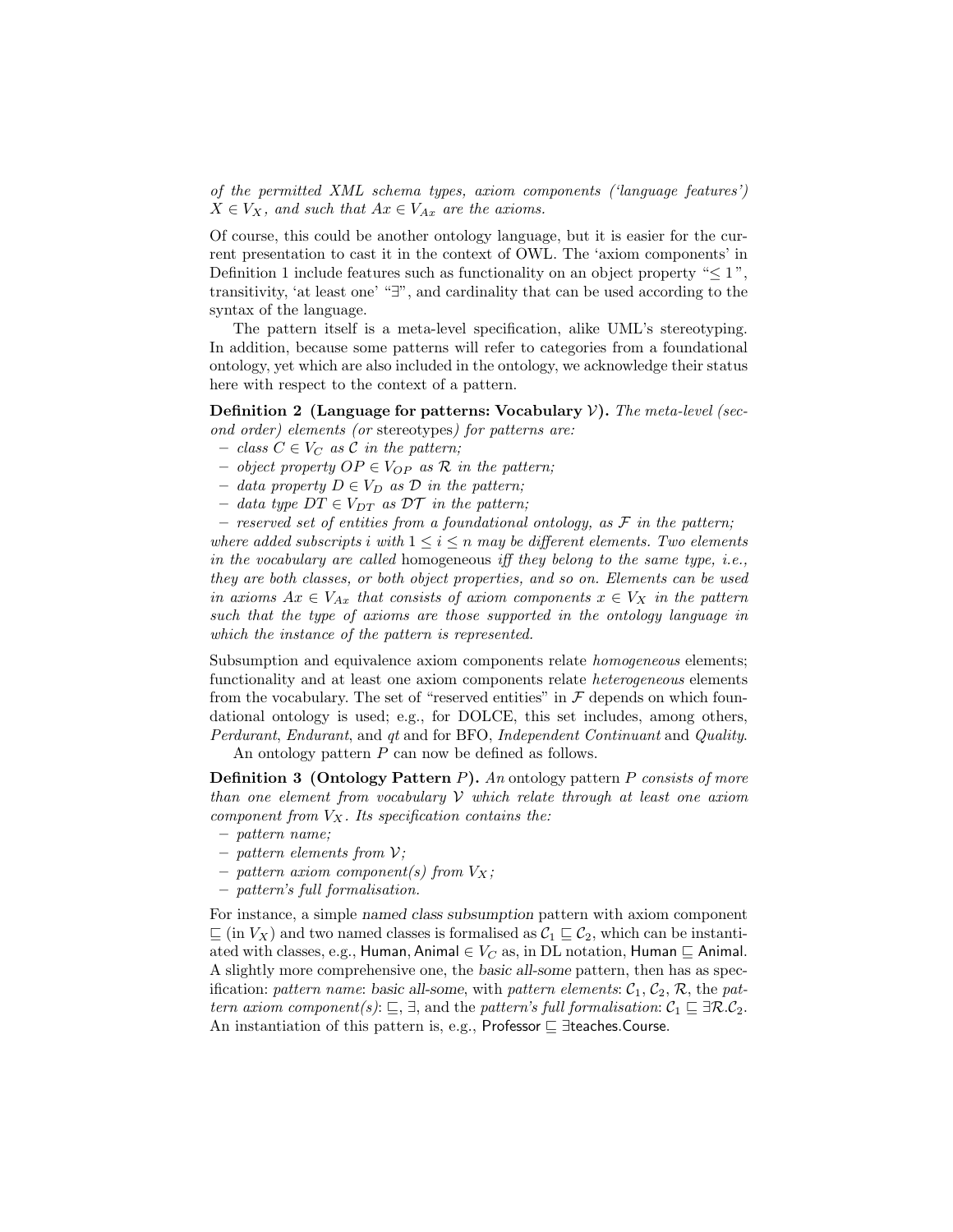Now that we have a precise notion of patterns and instantiations, we can proceed to define mappings between elements in different ontologies in two steps: the component of common homogeneous mappings and the homogeneous with heterogeneous *alignments* that are typically needed to align patterns as a whole. The former is defined in Definition 4, which is a shorthand version of the lengthy specification in [3], and the latter in Definition 5.

Definition 4 (Homogeneous mapping). Let  $O, O'$  be two ontologies with vocabularies  $V, V'$ . A mapping is a subsumption or equivalence axiom relating two homogeneous elements, one in  $V$  and the other in  $V'$ .

For example, to relate the class Teacher in  $O$  to Instructor in  $O'$  with the mapping Instructor  $\sqsubseteq$  Teacher. Mappings provide bindings between homogeneous elements in different ontologies, constituting the basis for ontology pattern alignment.

Definition 5 (Ontology Pattern Alignment,  $OPA$ ). An ontology pattern alignment  $OPA$  consists of two ontology patterns,  $P$  and  $P'$ , such that its signature  $\Sigma$  is a subset of the signature of the respective ontologies O and O', i.e.,  $\Sigma(P) \subseteq \Sigma(O)$  and  $\Sigma(P') \subseteq \Sigma(O')$ , and alignment axioms

- alignment pattern name;
- pattern elements;
- alignment patterns' context, consisting of:
	- $\bullet$  O's pattern P
	- $\bullet$  O''s pattern P'
- alignment pattern axiom component(s) from  $V_X$ ;
- pattern alignment's formalisation, composed of:
	- a (possibly empty) set of mappings between homogeneous elements in P and  $P'$
	- a set of axioms made from components in  $V_X$  connecting heterogeneous elements in  $P$  and  $P'$

An OPA thus relates different patterns in separate ontologies, based on previous knowledge of class or Op alignments.

Note that here, and in the remainder of the paper, a pattern must neither be inconsistent nor have unsatisfiable classes or Ops. That is, a pattern is wellformed, and verified to be so before any alignment of patterns will occur.

### 4 Aligning alternate modelling patterns

In presenting the patterns, we first introduce those motivated by 'conceptual' or 'subject domain semantics-motivated' mappings that have sufficient semantic approximation and are typical for differences in modelling decisions between domain ontologies and foundational ontologies (Section 4.1). Subsequently, we analyse, update, and formalise those presented elsewhere, which are mostly of the definitorial type rather than true pattern mappings (Section 4.2). In interest of space, we omit from the presentation the "pattern axiom component(s)", for they they are principally relevant for the language fragments aspects, which is not the current scope and they can be seen from the full formalisation anyway.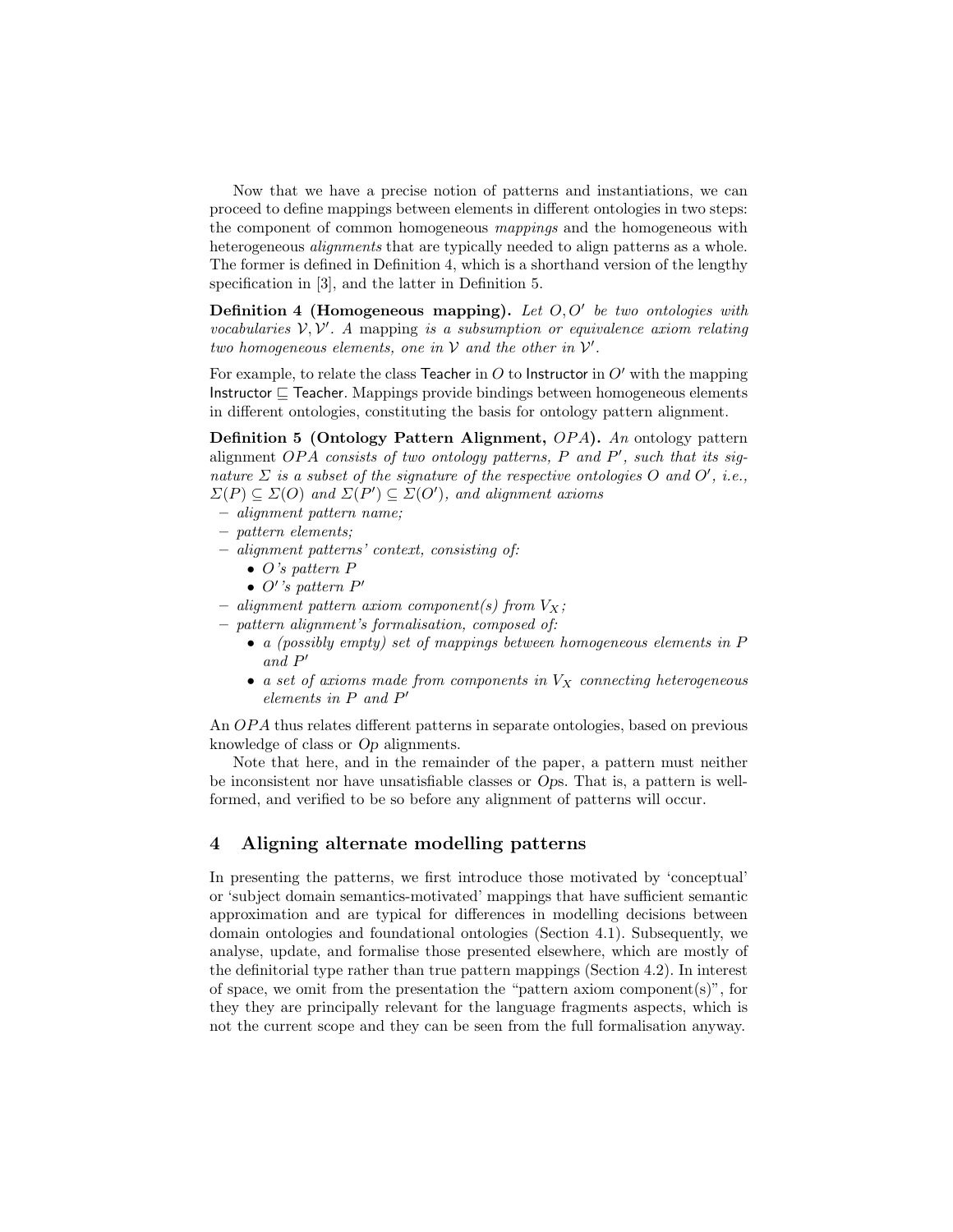

Fig. 1. Examples of the modelling patterns. A: generic class vs Op; B: Perdurant class vs Op; C: class vs. Dp; D: qualities vs Dps; E: example on representing roles.

#### 4.1 Matching modelling patterns

Five pattern alignments are introduced, of which common examples are shown in Fig. 1. While they may look different, some are slight variants of the same pattern, so, in the interest of space, we formalise the principal cases only.

A: Class vs. object property  $(\mathbf{Op})$  is the more generic, unconstrained version of Fig 1-B ('Perdurant class vs.  $Op$ '; see below), which is called *granularity* mismatch in  $[6]$ . The typical example is **Marriage**. It may well be that most practical cases turn out to be of that pattern because typically verbs are used as names of Ops, which, in turn, are typically reified as dolce:Perdurant or bfo:Occurrent.

- alignment pattern name: class-OP
- pattern elements:  $C_1, C_2, R_1$  from  $O, C'_3, C'_4, C'_5, R'_2, R'_3$  from  $O'$
- alignment pattern' contexts:
	- pattern P in O:  $\exists \mathcal{R}_1 \mathcal{L}_2 \sqsubseteq \mathcal{C}_1$  and  $\exists \mathcal{R}_1^- \mathcal{L}_1 \sqsubseteq \mathcal{C}_2$ ;
	- pattern P' in  $O'$ :  $\exists \mathcal{R}'_2 \cdot \mathcal{C}'_4 \sqsubseteq \mathcal{C}'_3$ ,  $\exists \mathcal{R}'_2 \cdot \mathcal{C}'_3 \sqsubseteq \mathcal{C}'_4$ ,  $\exists \mathcal{R}'_3 \cdot \mathcal{C}'_5 \sqsubseteq \mathcal{C}'_3$ ,  $\exists \mathcal{R}'_3 \cdot \mathcal{C}'_3 \sqsubseteq$  $\mathcal{C}_5', \mathcal{C}_3' \sqsubseteq (\exists \mathcal{R}_2'), \text{ and } \mathcal{C}_3' \sqsubseteq (\exists \mathcal{R}_3').$
- pattern's full formalisation:
	- homogeneous mappings: between  $C_1$  and  $C'_4$  and between  $C_2$  and  $C'_5$ , which may be subsumption or equivalence relations.
	- heterogeneous alignments:  $\exists \mathcal{R}_1 \sqsubseteq \mathcal{C}_3', \exists \mathcal{R}_1^- \sqsubseteq \mathcal{C}_3', \mathcal{C}_3' \sqsubseteq \exists \mathcal{R}_1 \sqcap \exists \mathcal{R}_1^- \sqcap (\leq$  $1\mathcal{R}_1$ )  $\Box$  ( $\leq 1\mathcal{R}_1^-$ ).

Fig. 1-A includes two instantiations of this pattern. In the first one,  $C_1 \equiv C_2$  for Person,  $C_4' \equiv C_5'$  for Person as well, and the pattern associates the role married to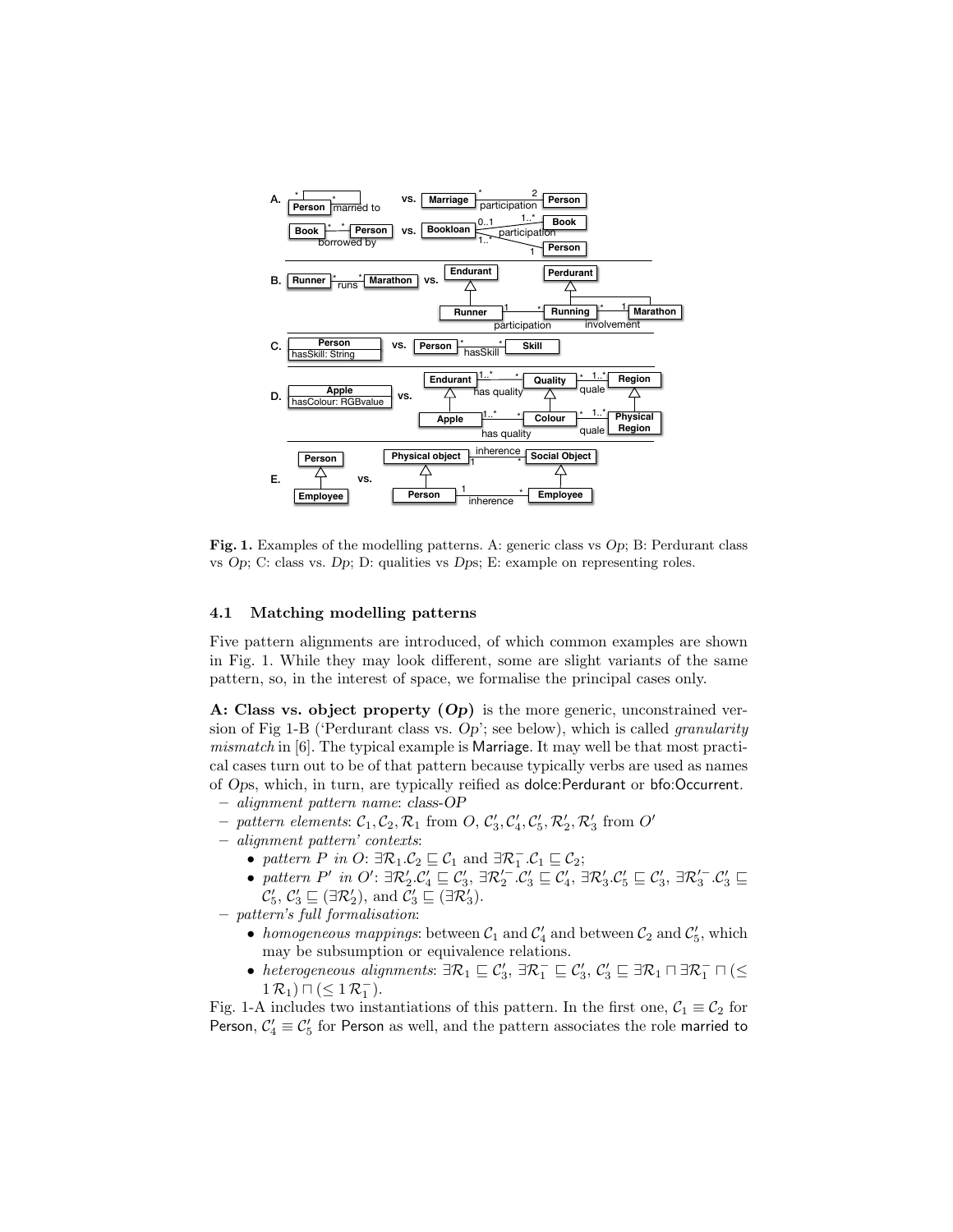$(\mathcal{R}_1)$  with the class Marriage (instantiating  $\mathcal{C}'_3$ ). There must be an equivalence or a subsumption mapping between the Person classes in both ontologies. Note that due to cardinality constraints in  $P'$  that are not in  $P$ , the alignment de facto generates a new property that is a sub property of  $\mathcal{R}_1$ .

B: Perdurant class vs. Op This mismatch tends to occur more often when aligning a domain ontology to a foundational ontology (FO). FOs typically have a class Perdurant (Occurrent) for objects unfolding in time (cf. endurants that are wholly present at each time instant they exist), which is the branch in the TBox to represent entities such as Running and Performance. They relate to endurants, like a runner participates in a running (event) like a marathon. Domain ontologies may use a modelling approach more typical of conceptual modelling, where there would not be a 'running', but an Op runs between a class runner and the class marathon, and an Op performs etc. That is, the choice between the verb or its reification. For the FO, there are thus three classes (runner, running, and marathon) with two Ops, whereas in the domain ontology, there are two classes (runner and marathon) and one Op. The formalisation of this pattern is similar to case A, but  $\mathcal F$  is non-empty such that  $\mathcal C'_3 \sqsubseteq PD$  (DOLCE's Perdurant, or an equivalent [13]) and at least  $C_1$ ,  $C_2$ ,  $C_4$  and  $C_5$  in the pattern are subsumed by ED (Endurant) or its equivalent.

C: Class vs data property  $(Dp)$  A typical example that also persists in conceptual modelling, is whether 'skill' should be modelled as a class Skill with subclasses or as a Dp hasSkill with data values. From an ontological viewpoint, the former is better, as the latter diminishes the chances of interoperability and usability of ontologies, but it does occur. Note that in the pattern alignment, we take Dps to be specialisations of Ops, which are recast as a subsumption between two unnamed classes.

- alignment pattern name: class-DP
- pattern elements:  $C_1$ ,  $D_1$ ,  $DT_1$  from  $O$ ,  $C_2'$ ,  $C_3'$ ,  $R_1'$  from  $O'$ .
- alignment pattern contexts:
	- pattern P in O:  $\exists \mathcal{D}_1 \sqsubseteq \mathcal{C}_1$  and  $\exists \mathcal{D}_1 \ldots \mathcal{D}\mathcal{T}_1 \sqsubseteq \mathcal{C}_1$ ;
	- pattern P' in  $O'$ :  $\exists \mathcal{R}'_1 \sqsubseteq \mathcal{C}'_2$ , and  $\exists \mathcal{R}'_1 \sqsubseteq \mathcal{C}'_3$ .

– pattern's full formalisation:

- homogeneous mappings:  $C_1 \sqsubseteq C_2$ ;
- heterogeneous alignments:  $\exists \mathcal{D}_1.\mathcal{DT}_1 \sqsubseteq \exists \mathcal{R}_1'.\mathcal{C}_3'$

Op vs Dp This is a consequence of the 'class vs data property' choice, for the Dp turns into a class, which therewith forces the introduction of an Op. The details of Op vs. Dp are a fragment of the previous one, and is therefore omitted.

D: Qualities vs. Dps This distinction is another case of FO modelling vs the more widely-known option from conceptual modelling practices. Instead of a Dp such as has Colour and has Height that are known in philosophy as *attributions*, one can turn that into a class of type Quality (or similar) and then have two properties, one from the class of type Endurant to the Quality and one from the Quality to a Region for the value space. This is a modification of case C, for it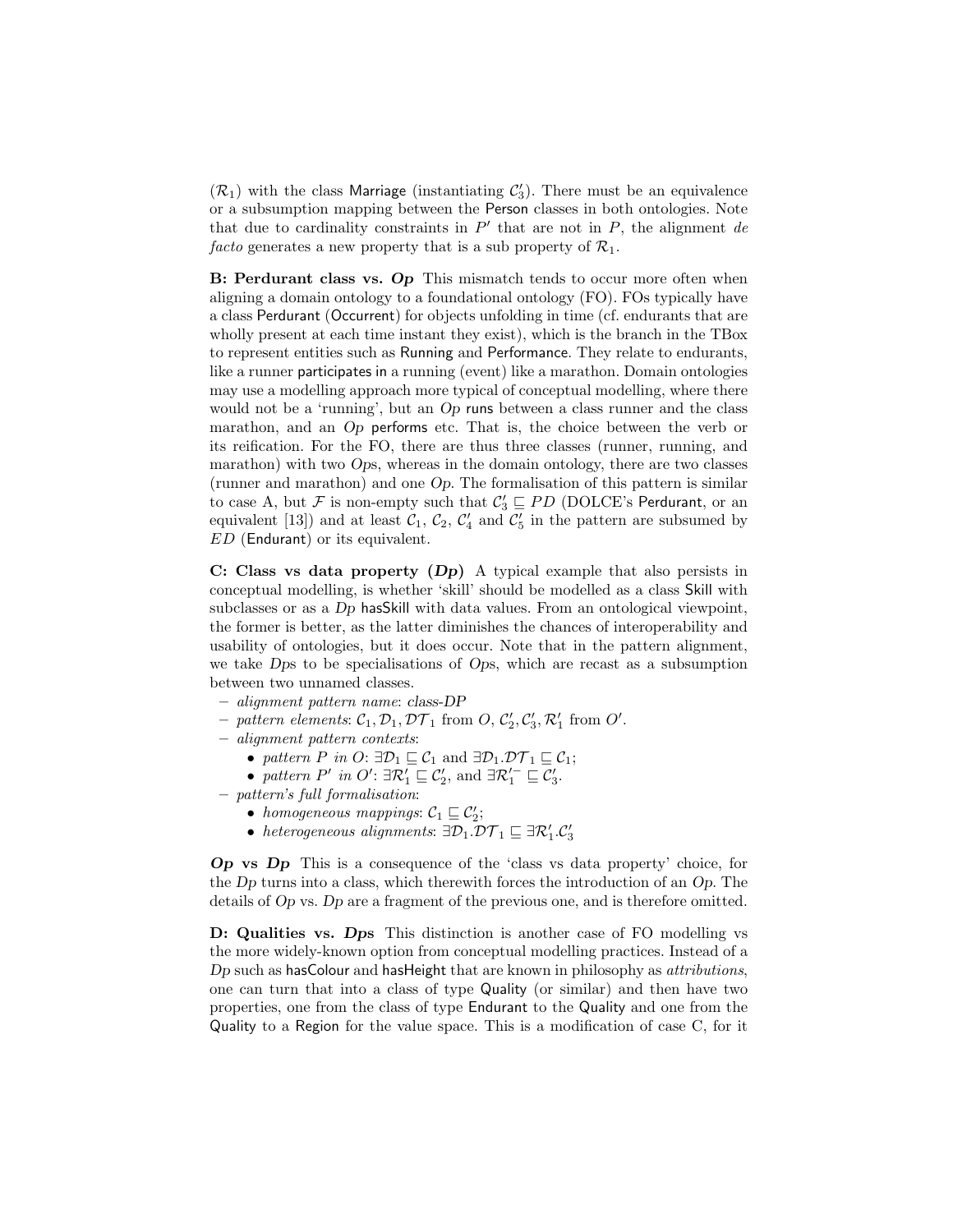entails 'class vs. data property' as the attribute is turned into a class, yet it is not just any class but specifically Quality from a FO (i.e., it is in  $\mathcal{F}$ ), with associated Ops and a subclass of Abstract  $\in \mathcal{F}$  for the category of value regions, and associated constraints.

- alignment pattern name: quality-DP
- pattern elements:  $C_1, D_1, D\mathcal{T}_1$  from  $O, C'_2, C'_3, C'_4, C'_5, C'_6, C'_7, R'_1, R'_2$  from  $O'$ where  $C'_3, C'_5, C'_7, R'_1, R'_2 \in \mathcal{F}$ .
- alignment pattern contexts:
	- pattern P in O:  $\exists \mathcal{D}_1.\mathcal{DT}_1 \sqsubseteq \mathcal{C}_1;$
	- pattern P' in  $O'$ :  $C_2' \sqsubseteq C_3'$ ,  $C_4' \sqsubseteq C_5'$ ,  $C_6' \sqsubseteq C_7'$   $\exists \mathcal{R}_1'$ . $C_5' \sqsubseteq C_3'$ ,  $\exists \mathcal{R}_1'^-$ . $C_3' \sqsubseteq C_5'$ ,  $\exists \mathcal{R}'_2 \cdot \mathcal{C}'_7 \sqsubseteq \mathcal{C}'_5, \exists \mathcal{R}'_1 \neg \cdot \mathcal{C}'_5 \sqsubseteq \mathcal{C}'_7, \mathcal{C}'_5 \sqsubseteq \exists \mathcal{R}'_1 \neg \cdot \mathcal{C}'_3, \mathcal{C}'_5 \sqsubseteq \exists \mathcal{R}'_2 \cdot \mathcal{C}'_7$ , and these are inherited down the hierarchy for  $C_2$ ,  $C_4$ , and  $C_6$ .
- pattern's full formalisation: (in addition to the "alignment pattern contexts")
	- homogeneous mappings:  $C_1 \sqsubseteq C_2$ ;
	- heterogeneous alignments:  $\exists \mathcal{D}_1.\mathcal{DT}_1 \sqsubseteq \exists \mathcal{R}'_1.(\exists \mathcal{R}'_2.\mathcal{C}'_6)$

If  $\mathcal F$  draws from DOLCE's vocabulary, then  $\mathcal C'_3 \ \equiv \ ED$  (Endurant),  $\mathcal C'_5 \ \equiv \ Q$ (Quality),  $\mathcal{C}'_7\equiv R$  (Region),  $\mathcal{R}'_1\equiv qt$  ('has quality'), and  $\mathcal{R}'_2\equiv ql$  ('has quale'); see [13] for their mappings to BFO and GFO.

E: Representing roles The differences for this case can be traced back to both conceptual modelling practices and OntoClean [9] that conflict with FO guidelines. For instance, one can represent  $\mathsf{Employee} \sqsubset \mathsf{Person}$  in an ontology, or, more generally in OntoClean terminology, that an anti-rigid property (like Employee) is subsumed by a rigid one (like Person). FOs put those anti-rigid properties they being the roles played by rigid properties (Independent Continuant in BFO or Physical Object in DOLCE)—in another branch in the taxonomy, typically as subclasses of, e.g., Role in BFO or Social Object in DOLCE. The two are then related through an Op generally known as inherence, where the role inheres in the physical object or the physical object is the bearer of the role.

- alignment pattern name: subs-Role-inherence
- pattern elements:  $C_1$ ,  $C_2$  from  $O$ ,  $C'_3$ ,  $C'_4$ ,  $C'_5$ ,  $C'_6$ ,  $\mathcal{R}'_1$  from  $O'$  and  $C'_4$ ,  $C'_6$ ,  $R'_1 \in \mathcal{F}$ .
- alignment pattern contexts:
	- pattern P in O:  $C_1 \sqsubseteq C_2$ ;
	- pattern P' in O':  $\mathcal{C}_3' \subseteq \mathcal{C}_4'$ ,  $\mathcal{C}_5' \subseteq \mathcal{C}_6'$ ,  $\exists \mathcal{R}_1'.\mathcal{C}_6' \subseteq \mathcal{C}_4'$ ,  $\exists \mathcal{R}_1'.\mathcal{C}_5' \subseteq \mathcal{C}_3'$ ,  $\exists \mathcal{R}^{\prime -}_1 \ldotp \mathcal{C}^{\prime}_4 \sqsubseteq \mathcal{C}^{\prime}_6, \, \exists \mathcal{R}^{\prime -}_1 \ldotp \mathcal{C}^{\prime}_3 \sqsubseteq \mathcal{C}^{\prime}_5, \, \mathcal{C}^{\prime}_6 \sqsubseteq = 1 \, \mathcal{R}^{\prime}_1 \ldotp \mathcal{C}^{\prime}_4, \, \mathcal{C}^{\prime}_5 \sqsubseteq = 1 \, \mathcal{R}^{\prime}_1 \ldotp \mathcal{C}^{\prime}_3.$
- pattern's full formalisation:
	- homogeneous mappings:  $C_1 \equiv C_5', C_2 \equiv C_3';$
	- heterogeneous alignments: the subsumption relation in O aligns with  $\mathcal{R}_1$ , which is not expressible in DL or OWL.

If  $\mathcal F$  draws from DOLCE, then  $\mathcal C'_4\equiv POB$  (Physical object),  $\mathcal C'_6\equiv SOB$  (Social object), and  $\mathcal{R}_1'\equiv OD$  (one-sided constant dependence) or  $\mathcal{R}_1'\equiv OGD$  (one-sided generic constant dependence); see [13] for their mappings to BFO and GFO.

#### 4.2 Assessment and formalisation of other correspondence patterns

As noted, correspondence patterns have been proposed before in [20–22] and there are several submissions in the ODP catalogue. The analysis of these CPs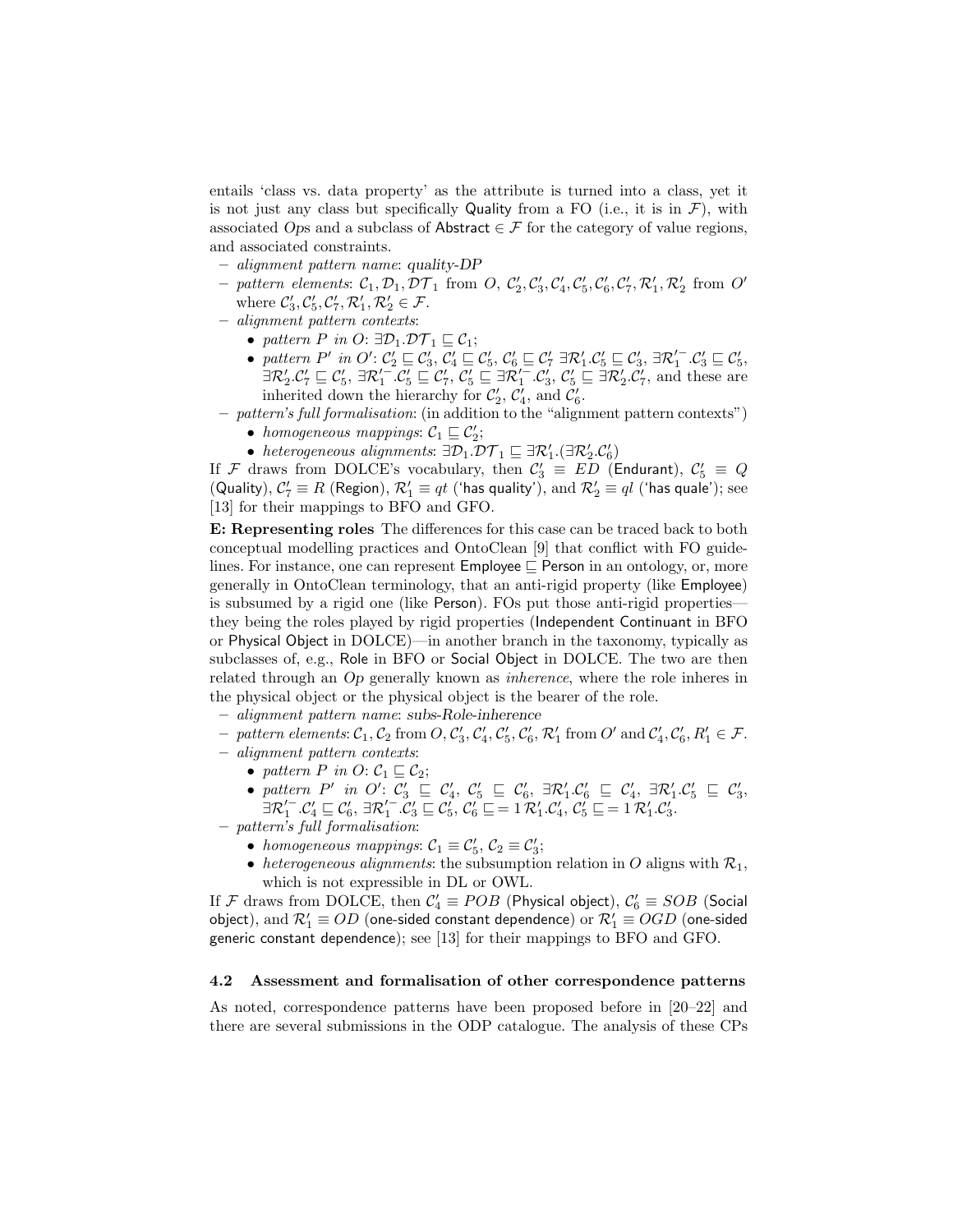brings afore the difference between patterns that are patterns and those that are essentially *definition mappings*. That is, the former has more than one vocabulary element on the left-hand side of the mapping (recall Definition 3 of an ODP) and more than one vocabulary element on the right-hand side of the inclusion or equivalence, whereas the latter has one vocabulary element on the left-hand side and more than one on the right-hand side (or vv.). We first provide the analysis of the proposed CPs and refine and formalise the the patterns afterward.

Ritze et al. [20] surveyed multiple sources, and proposed four patterns based on that, three of which are of the definition-mapping type:

- CAT: Class Attribute Type:  $C_1 \equiv \exists R_2.C_2$ , where R can be an Op or Dp, with as example: PositiveReviewedPaper  $\equiv$  Paper  $\Box$  ∃hasEvaluation.positive [20]. By that example,  $R$  is a  $Dp$ , not an  $Op$ , and the right-hand side in the pattern misses a parent class. This would need to be separated into a CAT for Ops and and CAT for Dps, so as to recognise the pattern properly in alignment tools. The omission of the named class on the rhs seems to have been unintended, for [20] note it is the same as the CAT in the ODP catalogue (see below), which does include the class on the rhs, as does its 'inverse', below.
- $\text{CAT}^-: C_1 \equiv C_2 \sqcap \exists R_2^-.C_3;\text{ e.g., Researcher} \equiv \text{Person} \sqcap \exists \text{researchedBy}^-. \top [20].$ CAV: Class Attribute Value, with nominals:  $C_1 \equiv \exists R_2 \{...\}$ , with as example
- submittedPaper  $\equiv$  submission.{true}, where 'true' is discussed as if it were a Boolean but is represented as one of the values, like the one for passing the course as hasExamScore.{A, B, C, D} [20]. However, with nominals/one-of, which is a class, CAV turns out to be a variant of CAT.
- PC:  $R_1 \equiv S_2 \circ S_3$ , where  $S_3$  is a Dp [20]. However, OWL2 does not permit a chain combining  $Ops$  and a  $Dp$ , and if  $S_3$  were to be an  $Op$ , then the ontologies+mapping assertion goes beyond OWL 2 DL, for true role composition is undecidable. This can be corrected by asserting subsumption rather than equivalence, which brings us back to our pattern D.

Scharffe and Fensel [21, 22] claim to have a library of 35 patters, but the URL in the paper is broken, therefore, we assess only those described in [21, 22], three of which are definitorial. Those patterns all have observed instances, such as when trying to align the wine ontology with the ontologie du vin, DOAP with OSSV, and FOAF with itself, whose examples are omitted here for brevity.

- CAT: Class Attribute Type:  $C_1 \equiv C_2 \sqcap \exists R_2.C_3$  [21], as intended by [20].
- CRD:  $C_1 \subseteq \exists R_2.(\exists S_2.datatype) \equiv D_3 \subseteq \exists R_3.datatype,$  so  $S_2$  and  $R_3$  are Dps [21], and noting that the 'Property-Relation Correspondence' in [22] is a fragment of CRD. This is a sort of specialisation of our pattern D, as a Dp is a kind of Op.
- UI: Union and intersection patterns: they were not formalised in [21, 22], but are obvious, being:  $C_1 \equiv C_2 \sqcup C_3$  and  $C_1 \sqcap C_2 \equiv C_3$ .

The other correspondence patterns listed in [22] include homogeneous mappings of one or more entities, such as 'Equivalent Attribute' and domain/range axioms, whereas a 'Class to instance' mapping constitutes a modelling error in either O or  $O'$  and is therefore not considered here.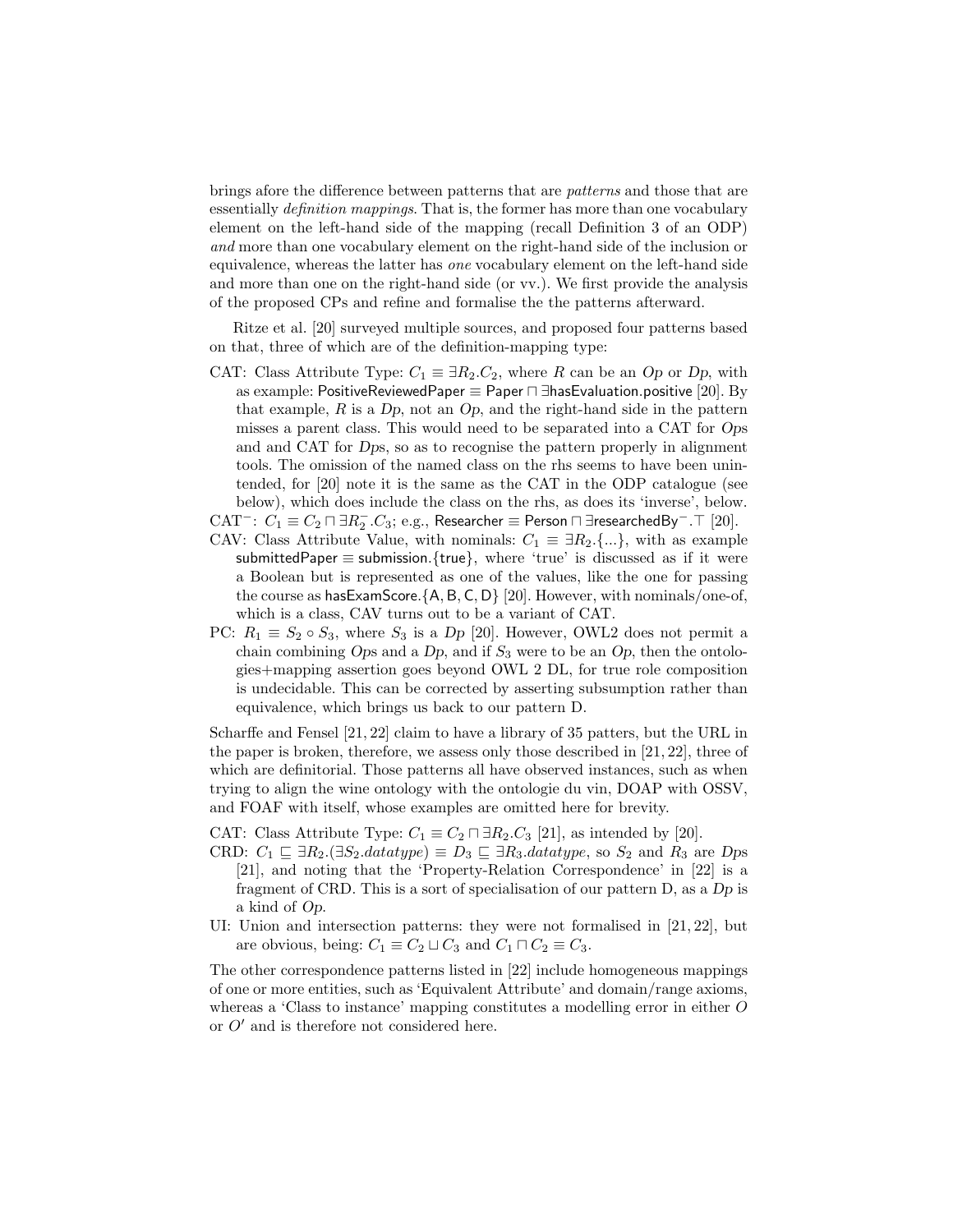The ODP catalogue (see fn. 1) has two types of correspondence patterns: reengineering and alignment patterns. The former can be seen as a 'swapping' of elements within the same ontology for syntax refactoring, whereas the latter are matchings between two ontologies. There are 13 submitted alignment patterns. They include the aforementioned Class Union (UI), CAT, CAV, Class by path attribute value (alike the PC of [20]), Class correspondence by relation domain with an unsupported AttributeOccurenceCondition, (named) Class Equivalence, (named) Class Subsumption, disjointness between (named) classes, and three Vocabulary Alignment Patterns (VAP) that have the same formalisation in the catalogue, amounting to an Op subsumption where the subsumed one has a domain and range axiom whose classes are aligned as well.

This results in the following two heterogeneous alignments inspired by [21]'s CRD and the catalogue's VAP:

#### Class-role-attribute pattern

- alignment pattern name: class-OP-DP – pattern elements:  $C_1$ ,  $\mathcal{R}_1$ ,  $\mathcal{D}_1$ ,  $\mathcal{D}\mathcal{T}_1$
- from O, and  $C_2$ ,  $\mathcal{D}_2$ ,  $\mathcal{DT}_2$  from O'.
- alignment pattern' contexts: • pattern  $P$  in  $O: C_1 \subseteq$ 
	- $\exists \mathcal{R}_1.(\exists \mathcal{D}_1.\mathcal{DT}_1);$
- pattern P' in  $O'$ :  $C_2' \sqsubseteq \exists \mathcal{D}_2'.\mathcal{DT}_2'.$ – pattern's full formalisation:
	- homogeneous mappings:  $C_1 \equiv C_2'$ ,  $\mathcal{DT}_1 \equiv \mathcal{DT}'_2;$
	- heterogeneous alignments:  $\exists \mathcal{D}'_2 \sqsubseteq$  $\exists \mathcal{R}_1.(\exists \mathcal{D}_1.\mathcal{DT}_1).$

#### Vocabulary alignment pattern

- alignment pattern name: OP-subs
- pattern elements:  $C_1$ ,  $\mathcal{R}_1$ ,  $C_2$  from O, and  $C'_3$ ,  $\mathcal{R}'_2$ , and  $\mathcal{C}'_4$  from  $O'$ .
- alignment pattern' contexts:
	- pattern P in O:  $C_1$ ,  $\mathcal{R}_1$ ,  $C_2$  (i.e., three independent entities);
	- pattern  $P'$  in  $O'$ :  $\exists \mathcal{R}'_2$ .  $\top \subseteq \mathcal{C}'_3$ ,  $\exists \mathcal{R}_2^{\prime -}$ . T  $\sqsubseteq \mathcal{C}_4^{\prime}$ .
- pattern's full formalisation:
	- homogeneous mappings:  $C_1 \sqsubseteq C'_3$ ,  $\mathcal{C}_2 \sqsubseteq \mathcal{C}_4', \mathcal{R}_1 \sqsubseteq \mathcal{R}_2';$
	- heterogeneous alignments:  $\exists \mathcal{R}_1. \top \sqsubseteq \mathcal{C}_1, \, \exists \mathcal{R}_1^- . \top \sqsubseteq \mathcal{C}_2.$

The formalisation of the six OPAs, and thus 12 ODPs, presented in this section constitute typical cases of modelling decisions. Although this might still be shown to be not exhaustive, it does comprise a systematic approach for extension with other complex alignments.

# 5 Alignment pattern search and checking algorithms

In order to show viability of our proposal, we introduce in this section two algorithms for automated finding of, and checking correctness for, for handling pattern A from Section 4.1. These algorithms can be incorporated in an ontology development tool based on a DL/OWL reasoner, evidencing patterns are practically relevant in ontology engineering (lest the pattern becomes an abstract constraint relegated to a handwaiving manual check at best). We assume the tool already has the capability of simultaneously handling two or more ontologies, and also can represent inter-ontology homogeneous mappings between classes and between Ops. ICOM [4] is an example of such a tool.

Inter-ontology mappings can be explicitly added by the user, or implicitly detected by the tool assisted by the reasoner. Both algorithms are described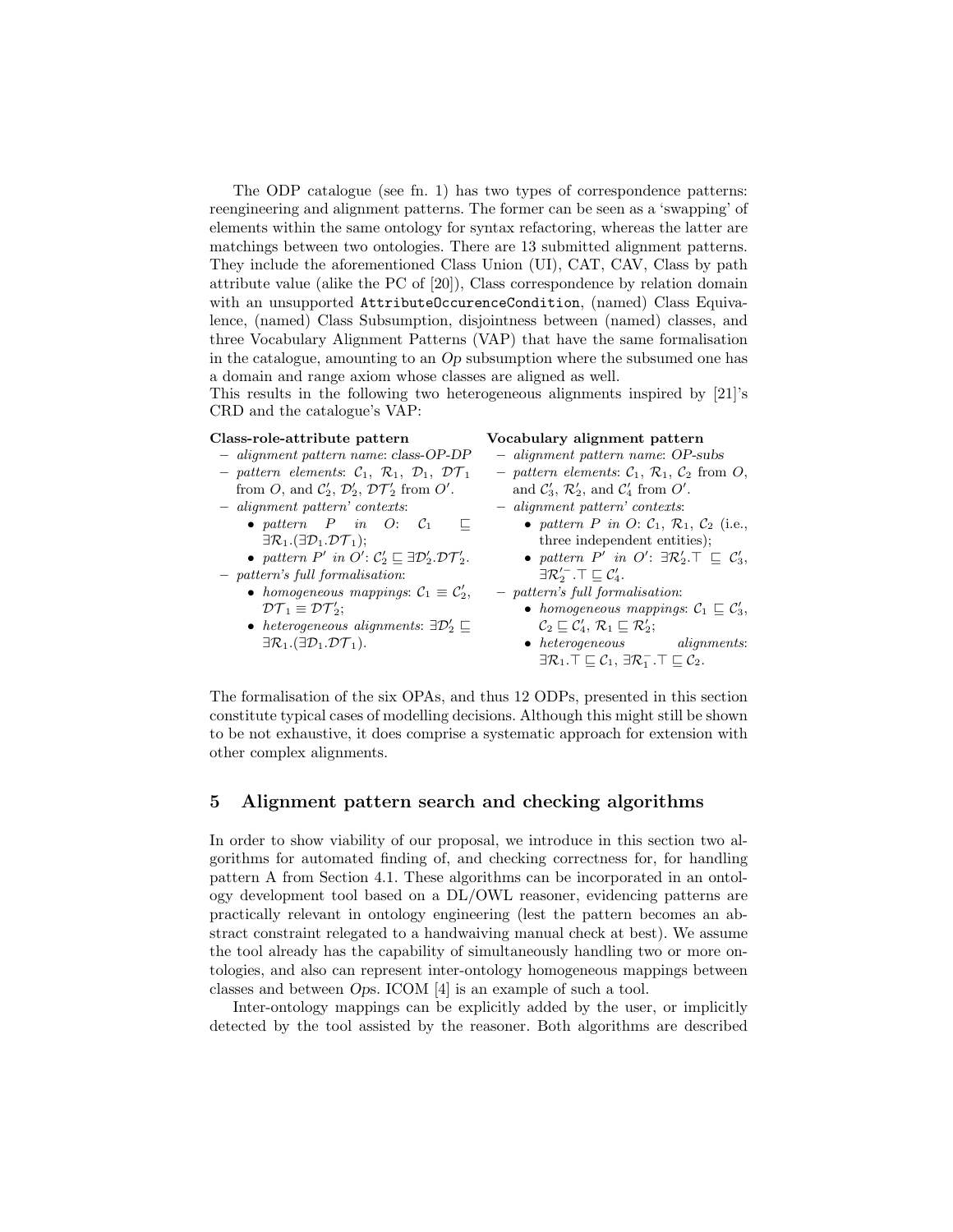using calls to OWLink [15] services in order to make them independent of the actual DL/OWL reasoner used in the tool.

Algorithm 1 searches for all possible pattern matching instantiations in any pair of ontologies such that the homogeneous mappings have already been analysed. The search is done based on reasoner services and proposes to the user to select which of the instantiations found are meaningful for the ontology integration process. It uses OWLink's IsOPSatisfiable for checking Op satisfiability and GetSubClasses with the 'direct' flag activated in order to get the immediate descendants of a class expression, and it needs to be run each time before accepting a suggestion made by the user. Algorithm 1's running time is proportional to  $m^2r^3c$ , where m is the number of detected homogeneous mappings,  $r$  the number of Ops and  $c$  the number of classes in the integration scenario. This is acceptable for being on-demand available when the user considers the homogeneous mappings stable.

Algorithm 1 Alignment pattern A Search

| <b>Precondition:</b> All mappings between ontologies $O$ and $O'$ already found. Mappings |                                                                                                                                   |  |
|-------------------------------------------------------------------------------------------|-----------------------------------------------------------------------------------------------------------------------------------|--|
|                                                                                           | are of the form $CrelC'$ with $C \in \mathcal{V}_C$ , $C' \in \mathcal{V}_C'$ and rel $\in \{\sqsubseteq, \sqsupseteq, \equiv\}.$ |  |
|                                                                                           | 1: function ALIGNMENT PATTERN <b>A</b> CANDIDATES()                                                                               |  |
| 2:                                                                                        | $A \leftarrow \emptyset$<br>$\triangleright$ A is the set of candidate alignments                                                 |  |
| 3:                                                                                        | for each pair of mappings $C_1$ rel <sub>1</sub> $C'_4$ and $C_2$ rel <sub>2</sub> $C'_5$ , and relations $R_1 \in V_{OP}$ and    |  |
|                                                                                           | $R'_2, R'_3 \in \mathcal{V}_{OP}$ do                                                                                              |  |
| 4:                                                                                        | for each ClassSynset S in GetSubClasses(O', $\exists R'_2 \sqcap \exists R'_3$ , direct=true) do                                  |  |
| 5:                                                                                        | $C'_3 \leftarrow$ a representative class in S                                                                                     |  |
| 6:                                                                                        | <b>if</b> (IsOPSatisfiable(O', $(\exists R'_2.C'_4 \sqsubseteq C'_3) \sqcap (\exists R'_2.C'_3 \sqsubseteq C'_4)$ ) and           |  |
| 7:                                                                                        | IsOPSatisfiable(O', $(\exists R'_3.C'_5 \sqsubseteq C'_3) \sqcap (\exists R'_3'.C'_3 \sqsubseteq C'_5)$ ) and                     |  |
| 8:                                                                                        | IsOPSatisfiable(O, $(\exists R_1.C_2 \sqsubseteq C_1) \sqcap (\exists R_1^- . C_1 \sqsubseteq C_2)$ ) then                        |  |
| 9:                                                                                        | Add $\langle R_1 \in \mathcal{O}, C'_3, R'_2, R'_3 \in \mathcal{O}' \rangle$ to A                                                 |  |
| 10:                                                                                       | end if                                                                                                                            |  |
| 11:                                                                                       | end for                                                                                                                           |  |
| 12:                                                                                       | end for                                                                                                                           |  |
| 13:                                                                                       | return $A$                                                                                                                        |  |
|                                                                                           | 14: end function                                                                                                                  |  |

To illustrate the algorithm with an example, suppose we are integrating two pre-existing ontologies, represented as different ICOM schemas within the same grand project as shown in Fig. 2. The **TennisCircuit** ontology (top one) contains knowledge about tennis matches and the Olympiad ontology (second one) describes athletes who participated in Olympic competitions (setting aside whether they are 'good'). ICOM's homogeneous mappings are shown with thin cross-ontology lines, being TennisPlayer  $\sqsubseteq$  Athlete and Tennis  $\sqsubseteq$  Tournament, which may have been explicitly added by the user, detected by deduction from the tool, or (when integrated) suggested by an ontology alignment technique [1]. After assessing the mappings, the user may ask the tool to find possible alignment patterns. It runs Algorithm 1, and in line 5 it finds class Match such that it is connected to partOf and played. Then it asks the reasoner to check if these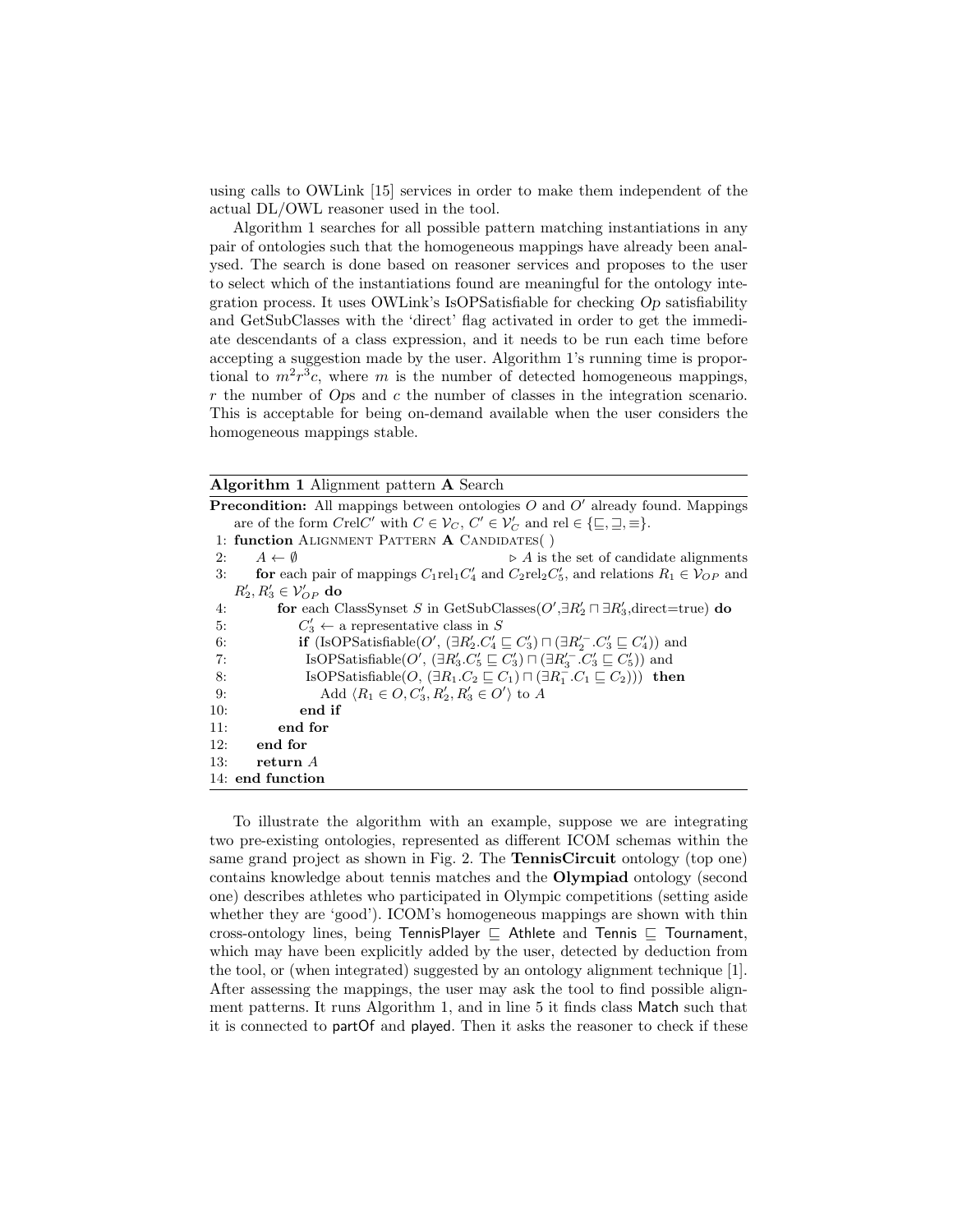

Fig. 2. ICOM integration project with mappings (top) and pattern alignment suggestion (inset).

two Ops are related to the already mapped classes Tournament and TennisPlayer from TennisCircuit (lines 6-7), and finds participated that connects the mapped classes Tennis and Athlete from Olympiad in line 8. Given everything is satisfiable, it sets a new candidate alignment connecting a subproperty of participated in Olympiad with the concept Match in TennisCircuit, and presents it to the user in a different colour as depicted in Fig. 2 (inset). Observe that the matched Op in Olympiad is not directly defined over the mapped class, but instead over a class higher in the hierarchy. Therefore, the suggested alignment is based on the restriction of the original Op. The role of the reasoner in the algorithm is essential in order to resolve which Op is applicable for the alignment.

Algorithm 2 checks whether a proposed pattern A instantiation follows the formalised pattern properties. This would admit the alignment pattern to be included in the integration process. The application scenario for this algorithm is that the designer suspects the pattern is relevant for the integration, and has already set the alignments in the project. Then she asks tool to verify all conditions for the alignment pattern are met. For this algorithm there is no precondition for its execution, and it simply communicates with the reasoner checking satisfiability of the pattern formalisation within both ontologies.

Algorithms for the other patterns can be developed analogously, and are not shown due to space limitations. If the pattern references a FO, as in pattern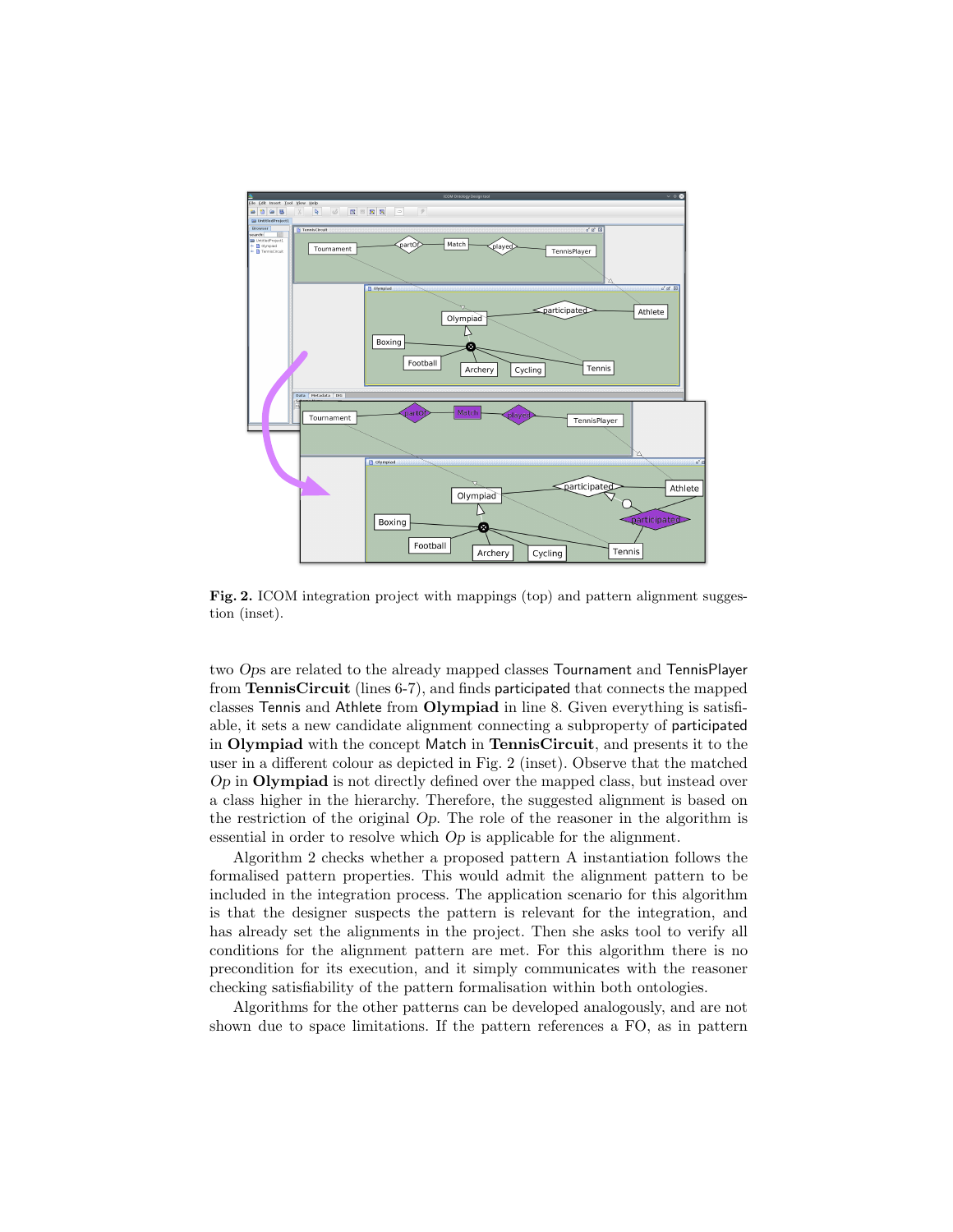Algorithm 2 Alignment pattern A Check

|     | 1: function ALIGNMENT PATTERN <b>A</b> CHECK $(R_1 \in \mathcal{V}_{OP}, C'_3 \in \mathcal{V}'_C, R'_2.R'_3 \in \mathcal{V}'_{OP}$                         |
|-----|------------------------------------------------------------------------------------------------------------------------------------------------------------|
| 2:  | for each ClassSynSet $S_1$ in GetSubClasses(O, $\exists R_1$ , direct=true) do                                                                             |
| 3:  | for each ClassSynSet $S_2$ in GetSubClasses(O, $\exists R_1^-$ , direct=true) do                                                                           |
| 4:  | $C_1, C_2 \leftarrow$ a representative class in $S_1, S_2$                                                                                                 |
| 5:  | if not IsOPSatisfiable(O, $(\exists R_1.C_2 \sqsubseteq C_1) \sqcap (\exists R_1^- . C_1 \sqsubseteq C_2)$ then                                            |
| 6:  | return false                                                                                                                                               |
| 7:  | end if                                                                                                                                                     |
| 8:  | end for                                                                                                                                                    |
| 9:  | end for                                                                                                                                                    |
| 10: | for each ClassSynSet $S_3$ in GetSubClasses(O', $\exists R_2^{\prime-}$ , direct=true) do                                                                  |
| 11: | for each ClassSynSet $S_4$ in GetSubClasses(O', $\exists R_3^{\prime-}$ , direct=true) do                                                                  |
| 12: | $C'_4, C'_5 \leftarrow$ a representative class in $S_3, S_4$                                                                                               |
| 13: | <b>if</b> not IsOPSatisfiable(O', $(\exists R'_2.C'_4 \sqsubseteq C'_3) \sqcap (\exists R'_3.C'_5 \sqsubseteq C'_3) \sqcap (\exists R'_2-C'_3 \sqsubseteq$ |
|     | $C'_4$ ) $\sqcap (\exists R'^{-}_{3} . C.3' \sqsubseteq C'_5)$ then                                                                                        |
| 14: | return false                                                                                                                                               |
| 15: | end if                                                                                                                                                     |
| 16: | end for                                                                                                                                                    |
| 17: | end for                                                                                                                                                    |
| 18: | return true                                                                                                                                                |
|     | 19: end function                                                                                                                                           |

B, D, and E, this fact can be used to shorten the algorithm execution time by restricting the search of candidates to only the descendants of the FO's elements in the pattern. Pattern C can be detected by exhaustively analysing each Dp involved in a given mapped class. Pattern D can be handled by similar algorithms as algorithms 1 and 2 by replacing the  $Op$  in the first ontology  $(O)$  with a  $Dp$ , and then the search shortened with the FO optimisation.

### 6 Discussion

The patterns and their alignments proposed in the previous sections allow for both specifying and finding more complex alignment than the customary 1:1 mappings and definition mappings. Reconsidering the ODP formalisation of Section 3, this bears similarity to the framework in [21], for it takes into account a certain 'layering' of components, from the actual pattern instantiations in an ontology represented in a particular language and their mapping to another one (called "ground correspondences" in [21]), a "correspondence level" where the correspondences between the patterns are represented in an abstract format cf. the ground correspondence in the application, and the abstraction of that as a correspondence pattern. Having patterns on both sides of the (equivalence or subsumption) mapping bridge essentially extends these layers to the more complex scenarios of pattern alignments considered in this paper. Further, the algorithms have been designed such that one can do a local search compared to brute force exhaustive searches across the whole ontology. This speeds up the alignment process.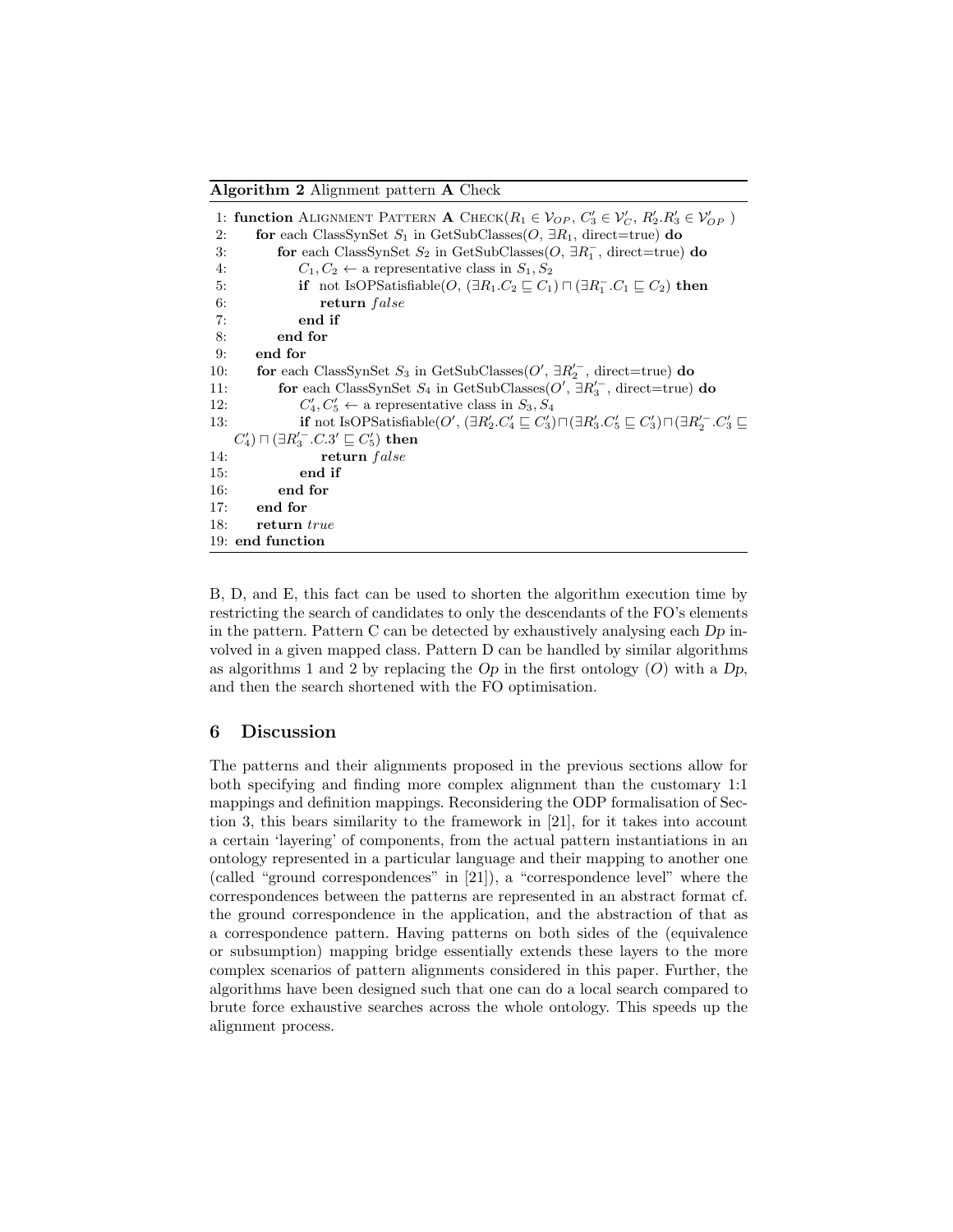The pattern alignments do not come 'for free' computationally, however. Some issues and consequences of aligning patterns were already mentioned in passing: one cannot assert that some relation  $R$  in ontology  $O$  is the same as  $S \circ T$  in ontology O', for  $R \equiv S \circ T$  is undecidable, and thus outside OWL 2 DL. Other combinations may also result in undecidability whilst the separate ontologies are within OWL 2 DL, especially due to the regularity constraint on role hierarchies [10]. Our alignments do remain within OWL 2 DL, but it does not guarantee to remain within the O's or O''s fragments; e.g., pattern alignment A adds a conjunction.

While the scope here is complex alignments of ontologies, one also could use the results obtained as a basis to replace patterns in one single ontology, i.e., moving toward a *refactoring* of a single ontology as a preparatory step for alignment. For instance, to prepare a domain ontology for linking to a foundational ontology, which thereby can substantially extend the entity transformations of PatOMat [25]. It is expected to be useful also for the process of transforming a foundational ontology inspired domain ontology into an 'application ontology' for ontologically well-founded conceptual models, whose ideas were proposed in [11, 24], but that yet still lack a formalisation and automation.

# 7 Conclusions

The paper introduced a first formalisation of an ontology design pattern, as a prerequisite for complex alignments between different common modelling patterns. Twelve patterns for six pattern alignments were motivated from a modelling viewpoint and formalised, augmented with two alignments inspired by definition alignments. They are supported by two efficient local search and pattern matching algorithms that can propose possible pattern alignments to the modeller. We are currently implementing the algorithms in ICOM. As future work, the proposed pattern alignments may be recast as refactoring patterns within a same ontology that may be of use in test-driven development of ontologies or facilitate the automation of the link to ontology-driven conceptual modelling.

# References

- 1. Ardjani, F., Bouchiha, D., Malki, M.: Ontology-alignment techniques: Survey and analysis. Int. J. of Modern Education and Computer Science 7(11), 67 (2015)
- 2. Calvanese, D., Liuzzo, P., Mosca, A., Remesal, J., Rezk, M., Rull, G.: Ontologybased data integration in EPNet: Production and distribution of food during the Roman Empire. Eng. Appl. of AI 51, 212–229 (2016)
- 3. Euzenat, J., Shvaiko, P.: Ontology Matching. Springer (2007)
- 4. Fillottrani, P.R., Franconi, E., Tessaris, S.: The ICOM 3.0 intelligent conceptual modelling tool and methodology. Semantic Web Journal 3(3), 293–306 (2012)
- 5. Fillottrani, P.R., Keet, C.M.: Conceptual model interoperability: a metamodeldriven approach. In: Bikakis, A., et al. (eds.) Proc. of RuleML'14. LNCS, vol. 8620, pp. 52–66. Springer (2014), 18-20 Aug 2014, Prague, Czech Republic